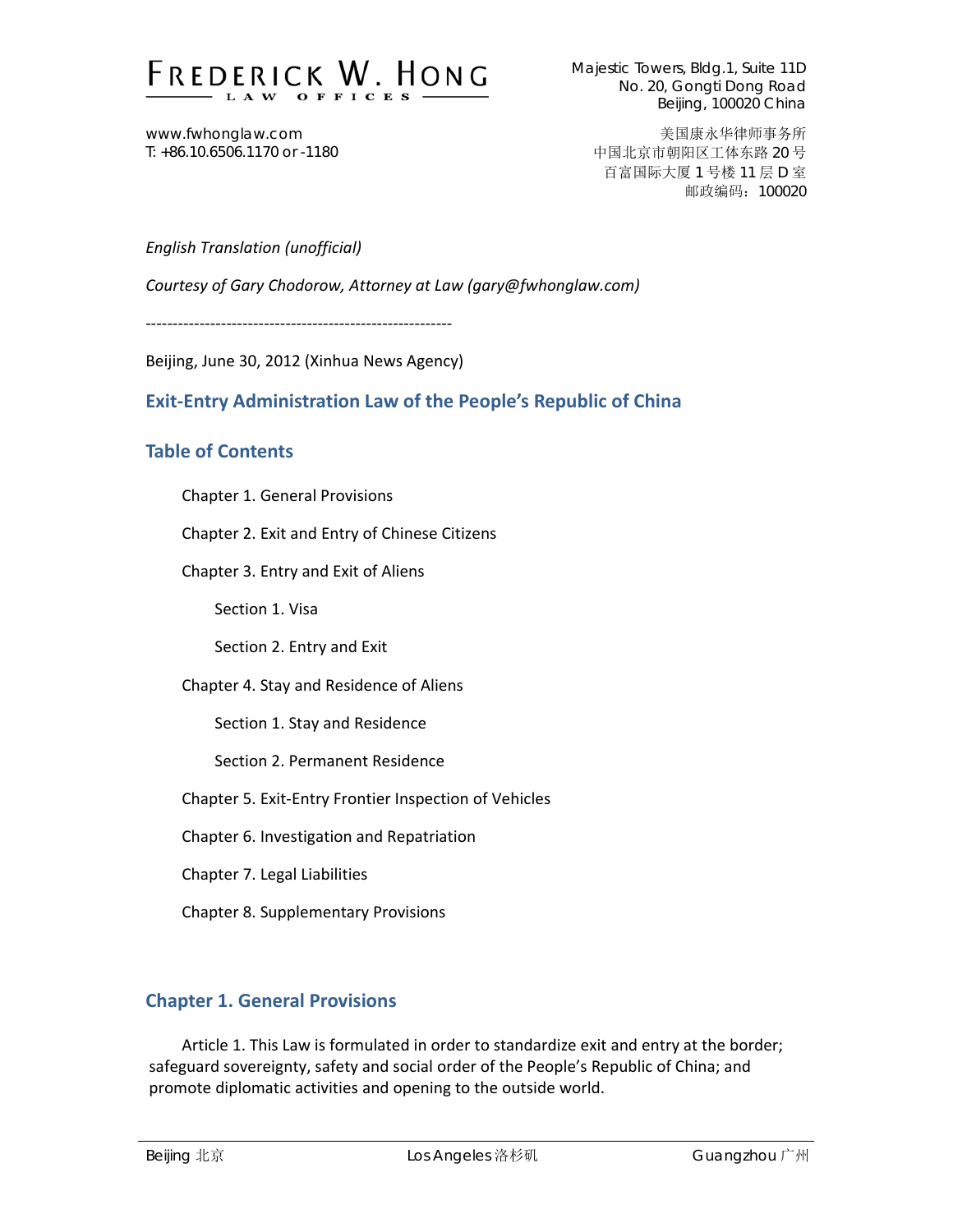Article 2. This Law applies to the administration of exit and entry of Chinese citizens, entry and exit of aliens, stay and residence of aliens in China, as well as the frontier inspection of vehicles.

Article 3. The country protects the lawful rights and interests of Chinese citizens to enter and exit.

The lawful rights and interests of aliens on Chinese territory shall be protected by law. Aliens on Chinese territory shall observe Chinese laws, shall not endanger China's national security, harm the public interest, or destroy public order.

Article 4. The Ministry of Public Security and Ministry of Foreign Affairs shall administer exit and entry affairs in accordance with their respective responsibilities.

Resident embassies and consulates outside the People's Republic of China or other resident agencies abroad entrusted by the Ministry of Foreign Affairs (hereinafter referred to as the resident visa‐granting offices abroad) are responsible for issuing entry visas for aliens abroad. Exit‐Entry Frontier Inspection Station shall implement exit‐entry frontier inspection. Public security organs and their exit and entry administration authorities of local people's governments at and above the county level shall control the stay and residence of aliens.

The Ministry of Public Security and Ministry of Foreign Affairs may entrust exit and entry administration authorities in public security organs of local people's governments at and above the county level, foreign affairs department of local people's governments at and above the county level to accept application of aliens for entry, stay and residence in China within their scope of responsibility.

The Ministry of Public Security and Ministry of Foreign Affairs shall strengthen communication and coordination in the control of exit and entry affairs, cooperate closely with relevant departments of the State Council, exercise the functions and powers according to law and their own functional assignments, and shall assume relevant responsibilities.

Article 5. The state shall establish a uniform exit and entry control information platform to share information among administrative departments.

Article 6. The state shall establish Exit‐Entry Frontier Inspection Station at open ports.

For exit and entry, Chinese citizens, aliens and vehicles shall pass through open ports, and may pass through other places approved by the State Council or the competent departments empowered by the State Council under special conditions. Persons and vehicles shall be subject to inspection by the frontier inspection offices in case of exit and entry.

The Exit‐Entry Frontier Inspection Station shall manage restricted areas of the ports. For purpose of safeguarding national security and controlling exit and entry order, the Exit‐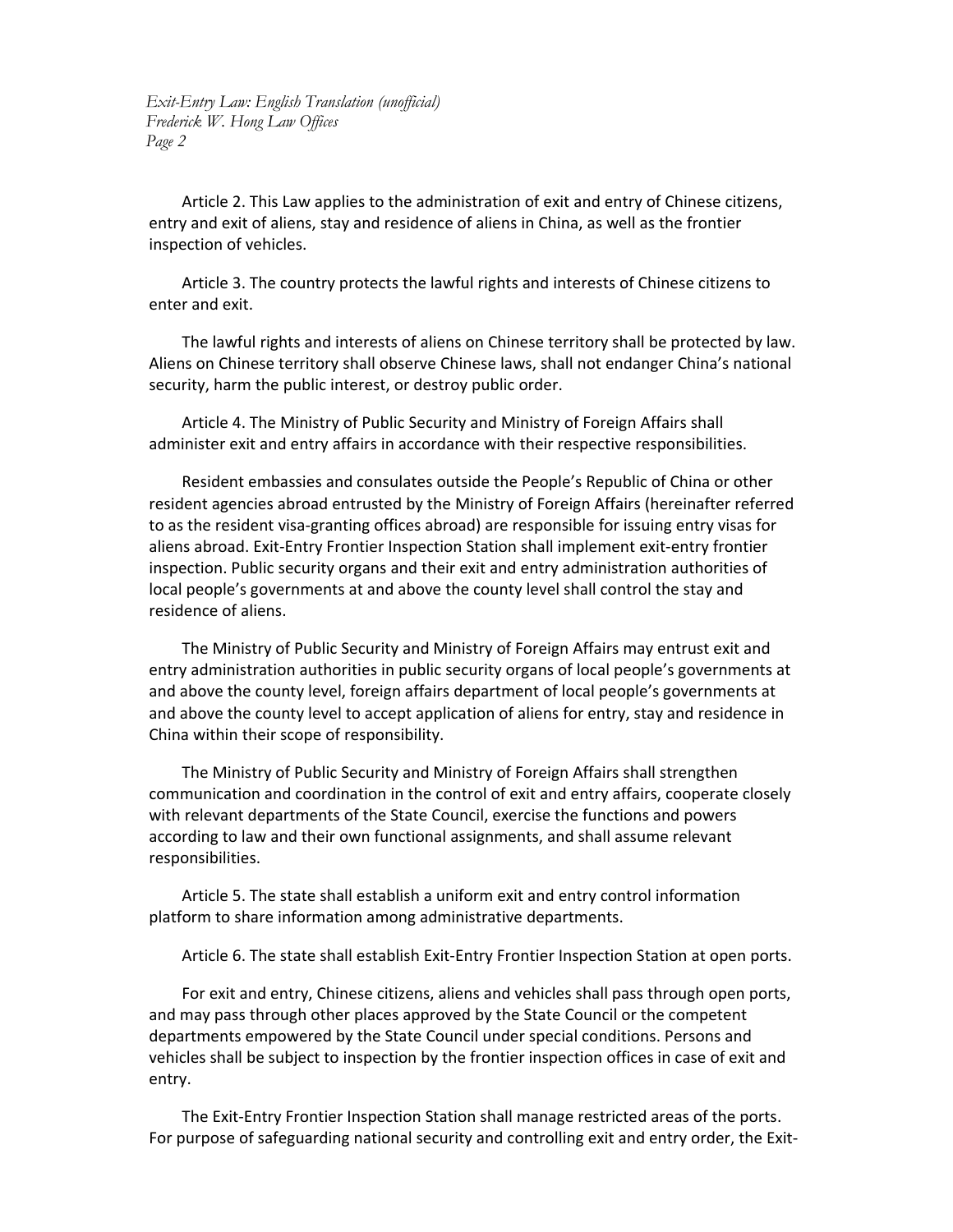Entry Frontier Inspection Station may inspect articles carried by persons leaving or entering the country. Exit‐Entry Frontier Inspection Station may inspect the goods on vehicles leaving or entering the country if necessary, but customs should be notified.

Article 7. Upon approved by the State Council, the Ministry of Public Security and Ministry of Foreign Affairs may collect fingerprints and other biometric data of persons leaving or entering the country, as required for exit and entry control.

If a foreign government has special provisions for visa issuance, exit and, entry that apply to Chinese citizens, the Chinese government may take corresponding reciprocal measures.

Article 8. Departments and agencies that control exit and entry should take practical measures, enhance service and management level continuously, enforce laws impartially, provide convenience for the people with high efficiency, safeguard safe, convenient exit and entry order.

## **Chapter 2. Exit and Entry of Chinese Citizens**

Article 9. Chinese citizens shall apply for passport or other travel certificates for their exit and entry according to law.

Chinese citizens must get visa or other entry permits before going to any other country or region. Unless visa exemption agreement is signed between the Chinese government and the government of any other country or otherwise specified by the Ministry of Public Security, Ministry of Foreign Affairs.

If any Chinese citizen leaves or enters China in the identity of a seaman or works on a foreign ship, he shall apply for seamen's papers according to law.

Article 10. Chinese citizens shall apply for pass for the travel between the mainland and Hong Kong Special Administrative Region, Macao Special Administrative Region, and for the travel between the mainland and Taiwan Region according to law, abide by relevant provisions in this Law. Specific administrative measures shall be stipulated by the State Council..

Article 11. For the exit and entry, Chinese citizens shall submit their passports or other travel certificates to the Exit‐Entry Frontier Inspection Station, go through the specified procedures, may leave or enter China only after approved.

At properly qualified ports, the Exit‐Entry Frontier Inspection Station shall provide private channels and other facilities for Chinese citizens to leave or enter the country.

Article 12. Chinese citizens shall not be allowed to leave China under any of the following circumstances: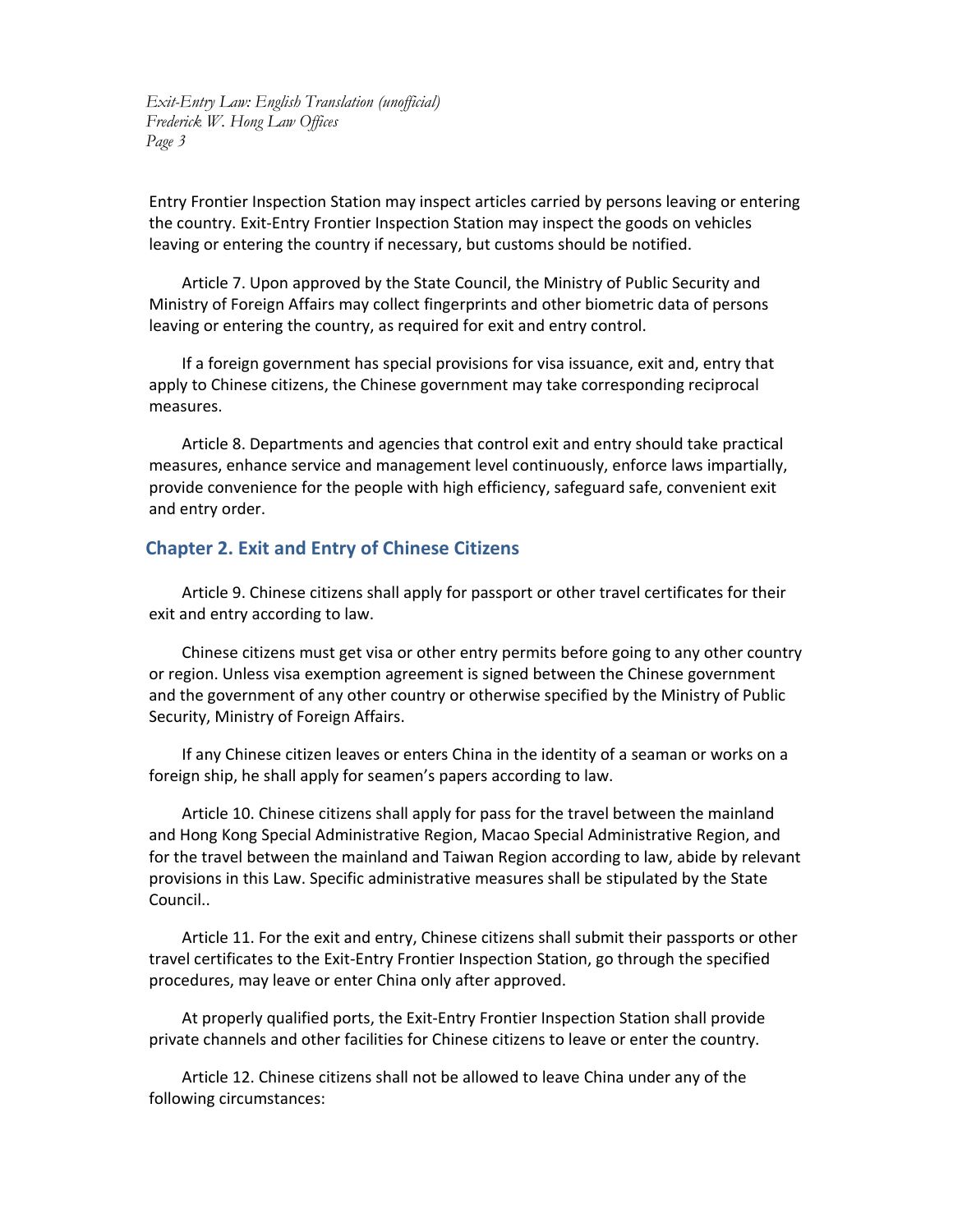(I) fail to hold valid exit or entry certificates or refuse, evade accepting frontier inspection;

(II) convicted persons serving their sentence or defendants or criminal suspects in criminal cases;

(III) persons who, as decided by a people's court, shall be denied exit owing to involvement in unresolved civil cases;

(IV) subject to criminal punishment due to impairing border control or repatriated by other countries or regions owing to illegal exit, illegal residence, illegal employment, when the specified period of no exit has not expired;

(V) not allowed to leave China by relevant authorities of the State Council because of possible endangerment on the national security and interests;

(VI) other situations that do not allow exit as specified in the laws, administrative rules and regulations.

Article 13. Chinese citizens residing abroad who desire to return to China for permanent residence shall complete the relevant procedures at the resident embassies and consulates of the People's Republic of China abroad or put forward application to other resident agencies abroad entrusted by the Ministry of Foreign Affairs before entry, or submit an application to the Overseas Chinese Affairs Department of local people's governments at or above the county level at the place where they intend to reside by themselves or via their domestic relatives.

Article 14 . Chinese citizens residing abroad may prove their identity with personal passport when transacting financial, education, medical treatment, transport, telecommunication, social insurance, property registration and other affairs in China where identification is required.

### **Chapter 3. Entry and Exit of Aliens**

#### **Section 1. Visa**

Article 15. To enter China, an aliens shall apply for a visa from an overseas visa office, unless otherwise specified in this Law.

Article 16. Visas may be categorized as diplomatic visas, courtesy visas, business visas and ordinary visas.

Diplomatic and business visas will be issued to the aliens who enter China for diplomatic and public affairs; courtesy visa will be issued to aliens with special identity, to whom courteous reception should be offered. The scope and methods of issuing diplomatic visas, courtesy visas, and business visas shall be specified by the Ministry of Foreign Affairs.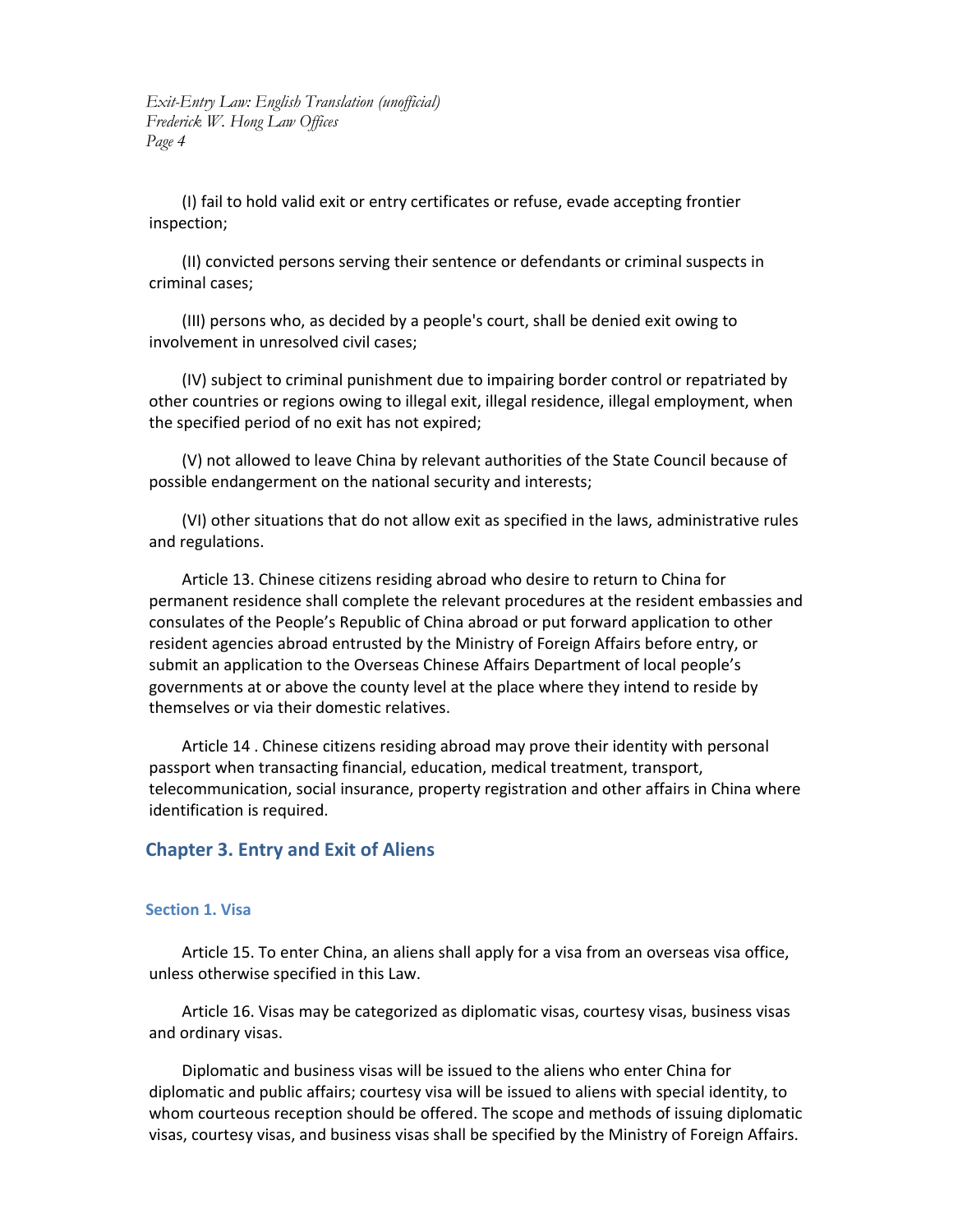Ordinary visa of corresponding type will be issued to the aliens who enter China for the purpose of work, study, family visit, tourism, business activities, talent introduction and other purposes besides diplomatic or public affairs. Type and issuing methods of ordinary visa shall be stipulated by the State Council.

Article 17. The registered items on visas include: visa type, name, gender, birth date of the holder, number of entries, validity period of entry, stay period, issue date, place, passport number or other international travel certificate number, and so on.

Article 18. To apply for a visa, an alien shall submit his or her personal passport or other international travel certificate, relevant written application reasons to an overseas visa office, undergo relevant procedures of the overseas visa office, and submit to an interview.

Article 19. Aliens who apply for visas shall provide invitation letters issued by organizations or individuals in China. Applicants shall provide all materials required by the overseas visa office. Organizations or individuals who issue invitation letters are responsible for authenticity of the contents.

Article 20. Aliens who apply for emergency entry for humanitarian reasons, emergency business, emergency engineering repair in China on invitation or for other emergency entry requirements, and hold evidentiary materials of relevant authorities to agree the issuance of port visa, may apply for port visa at the port visa agencies entrusted by the Ministry of Public Security (hereinafter referred to as the port visa agencies) at ports approved by the State Council to transact port visa.

Travel agencies that organize inbound tourism may apply for group visitor visas at port visa agencies in accordance with relevant provisions of the State.

An aliens who applies for a visa at a port visa agenciy shall submit a personal passport or other international travel certificate, relevant written application reasons according to the requirements of port visa agencies, and enter China from the port where the visa application is submitted.

A visa issued by a port visa agency is valid for one entry. The period of stay on the visa should not exceed 30 days.

Article 21. Visas will not be issued to aliens under any of the following circumstances:

(I) if an alien has been deported or expelled but not fulfilled the required number of years abroad before seeking readmission;

(II) infectious tuberculosis or other infectious diseases that might endanger public health seriously;

(III) might endanger China's national security and interests, destroy social public order or might be engaged in other illegal criminal activities;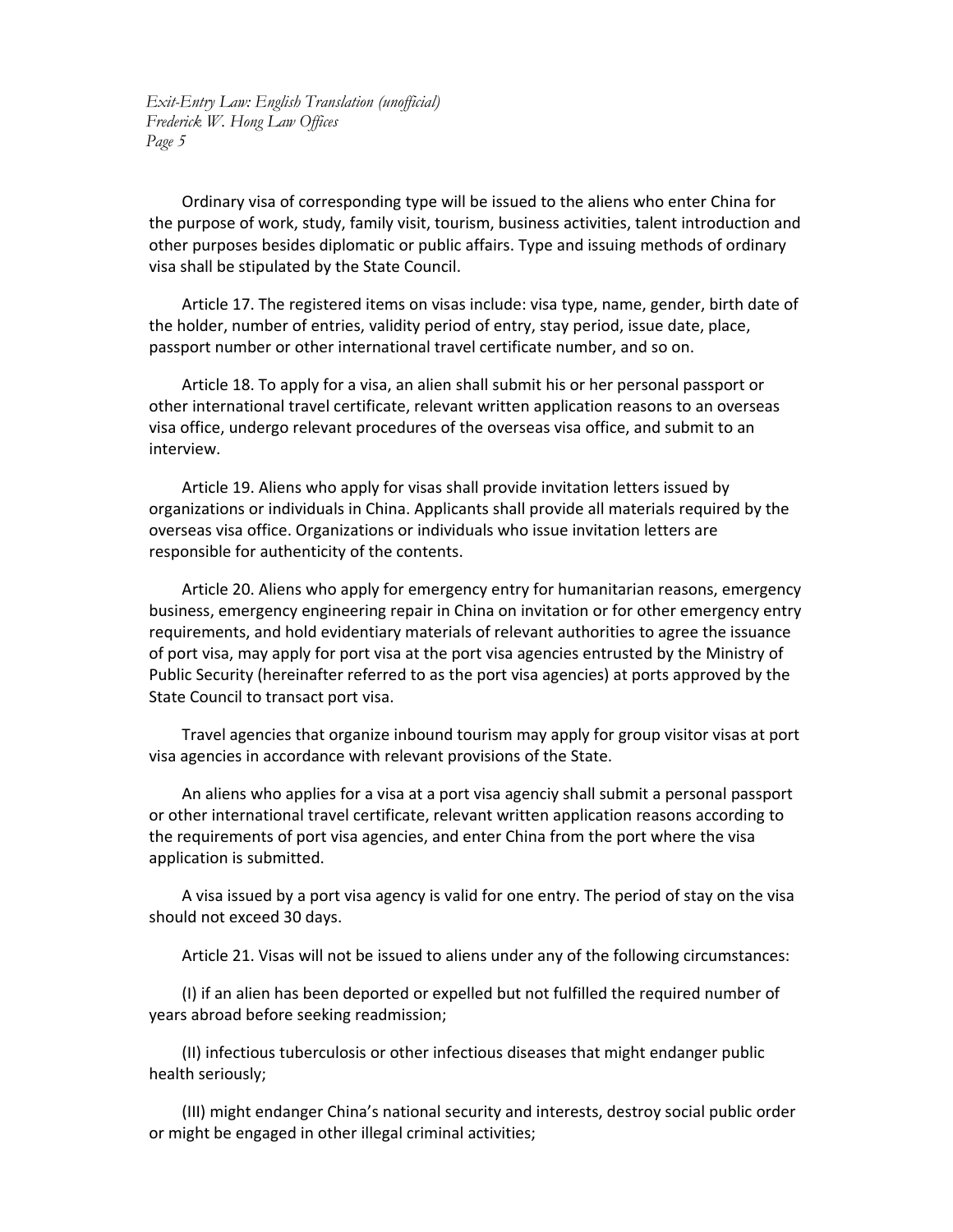(IV) practise fraud in visa application process or could not afford the required cost in China;

(V) could not submit relevant materials required by the visa‐granting office;

(VI) other conditions under which the visa office thinks inappropriate to issue visa.

Visa‐granting office may not give reasons for rejection to visa application.

Article 22. Visa is not required for aliens under any of the following circumstances:

(I) persons who are exempted from visa application according to the visa exemption agreement signed between the Chinese government and governments of other countries;

(II) aliens who hold valid residence certificate;

(III) aliens who hold connected international tickets of international flights, vessels, trains to a third country or region through China, stay in China does not exceed 24 hours, without leaving the port, or stay in specific areas approved by the State Council does not exceed the specified time limit;

(IV) other conditions specified by the State Council for exemption of visa.

Article 23. Aliens who intend to enter China temporarily under any of the following circumstances, shall apply for temporary entry procedures at Exit‐Entry Frontier Inspection Station:

(I) foreign seamen and accompanying family members land in the city where the port is located;

(II) persons should leave the port as specified in Item 3, Article 22 of this Law

(III) temporary entry is required due to force majeure or other emergency reasons.

Temporary entry period should not exceed 15 days.

For aliens who apply for temporary entry procedures, the Exit‐Entry Frontier Inspection Station may ask the aliens themselves, the responsible person of the vehicle that carries the aliens to enter China or exit and entry agency of the vehicle to provide necessary assurance measures.

#### **Section 2. Entry and Exit**

Article 24. To enter China, aliens shall submit personal passport or other international travel certificates, visa or other entry permits to the Exit‐Entry Frontier Inspection Station, go through all specified procedures, may enter China only after approved.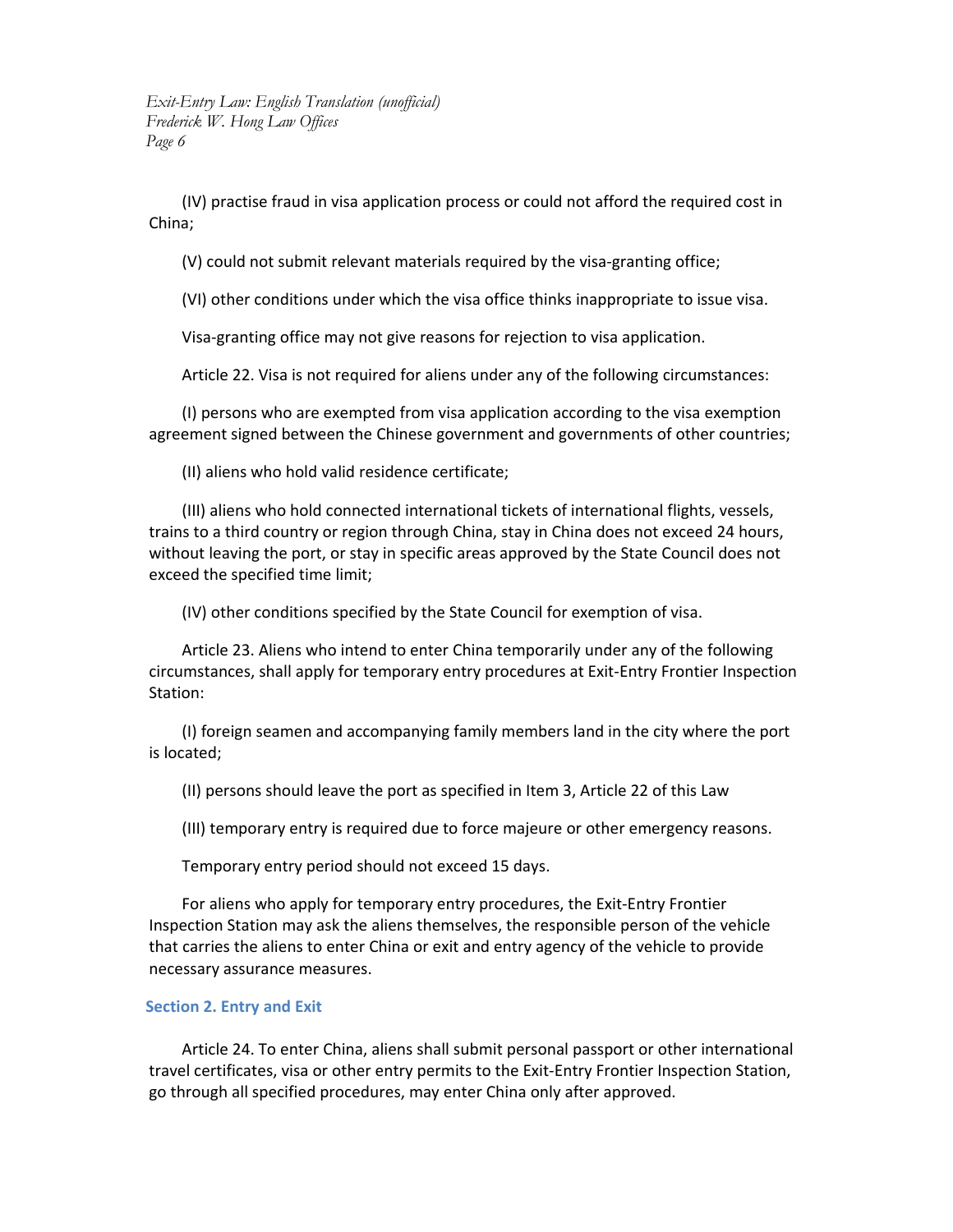Article 25. Aliens shall not be permitted to enter China under any of the following circumstances:

(I) without valid exit, entry certificates or reject, evade frontier inspection;

(II) under the conditions specified in Items 1‐4 in Article 21 of this Law;

(III) who might be engaged in activities inconsistent with their visa types after entering China;

(IV) other conditions under which entry is not allowed as specified in the laws, administrative rules and regulations.

Exit‐Entry Frontier Inspection Station may not give any reason for the rejection to entry.

Article 26. For aliens who are not permitted for entry, the Exit‐Entry Frontier Inspection Station shall order them to return; and shall force them to return if they refuse to do so. Aliens shall not leave the restricted area while waiting for return.

Article 27. To leave China, aliens shall submit personal passport or other international travel certificates to the Exit‐Entry Frontier Inspection Station, go through all specified procedures, may leave China only after approved.

Article 28. Aliens shall not be allowed to leave China under any of the following circumstances:

(I) convicted persons serving their sentences or defendants or criminal suspects in criminal cases, except the transfer of sentenced persons according to the agreement signed between China and any other country;

(II) persons who, as decided by a people's court, shall be denied exit owing to involvement in unresolved civil cases;

(III) persons who defaulted on the payment of remuneration to laborers, shall not be allowed to leave China if so decided by relevant departments of the State Council or the people's governments of provinces, autonomous regions or municipalities directly under the Central Government;

(IV) other conditions under which exit is not allowed according to the laws, administrative rules and regulations.

### **Chapter 4. Stay and Residence of Aliens**

**Section 1. Stay and Residence**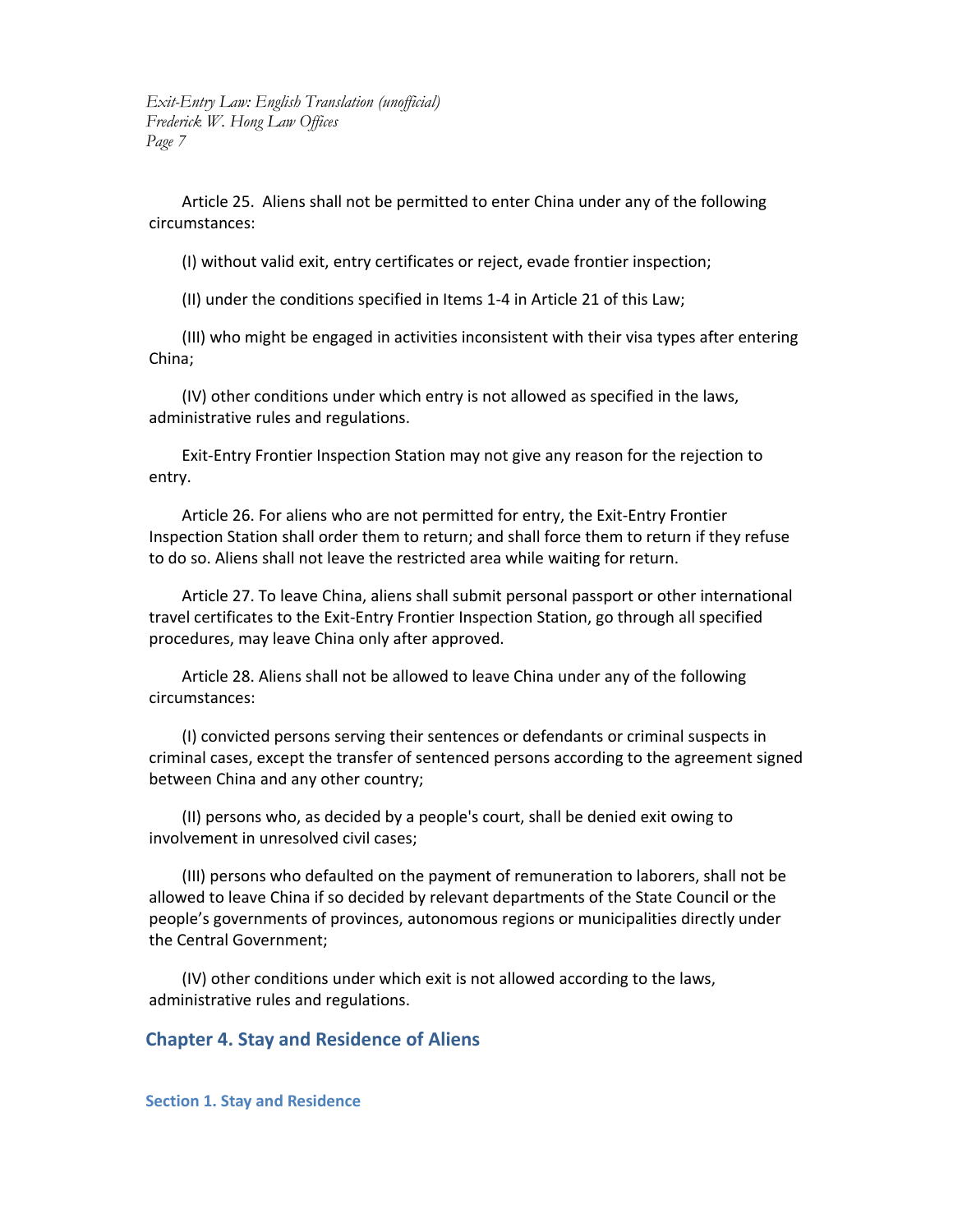Article 29. Aliens with visas for stay no more than 180 days shall stay in China according to the stay period on their visas.

To extend stay period on visa, aliens shall apply to local exit and entry administration authorities in public security organs of local people's governments at and above the county level seven days before the stay period on visa expires, submit application materials as required. Extension of stay period will be permitted if the postpone reasons are examined as reasonable and sufficient; if extension of stay period is rejected, aliens shall leave China on time.

The accumulated extension of stay period on visa, should not exceed the original stay period on visa.

Article 30. If residence certificate is required for visas of the aliens after entering China, the aliens shall apply for residence certificate for aliens at the exit and entry administration authorities in public security organs of local people's governments at and above the county level in the intended residence place within thirty days since the date of entry.

Aliens who apply for residence certificate shall submit personal passport or other international travel certificates, as well as relevant written application reasons, leave biometric information such as fingerprint. Exit and entry administration authorities in public security organs shall examine and give decision within fifteen days after receiving the application materials, issue residence certificate of corresponding type and period for the aliens according to the residence reasons.

The shortest validity period for an alien's employment‐based residence certificate is 90 days; the longest is 5 years. The shortest validity period for of non‐employment‐based residence certificates is 180 days; the longest is 5 years.

Article 31. Residence certificate will not be issued to aliens under any of the following circumstances:

(I) the visa type does not permit residence certificate for aliens;

(II) practise fraud in the application process;

(III) fail to submit relevant evidentiary materials according to the provisions;

(IV) in violation of relevant Chinese laws and administrative regulations, unsuitable for residence in China;

(V) other conditions under which the issuing authority thinks inappropriate to issue residence certificate for aliens.

Residence certificates may be issued to the aliens who are special talent, investors according to national provisions or stay needs to be changed to residence due to humanitarian and other reasons, after approved by exit and entry administration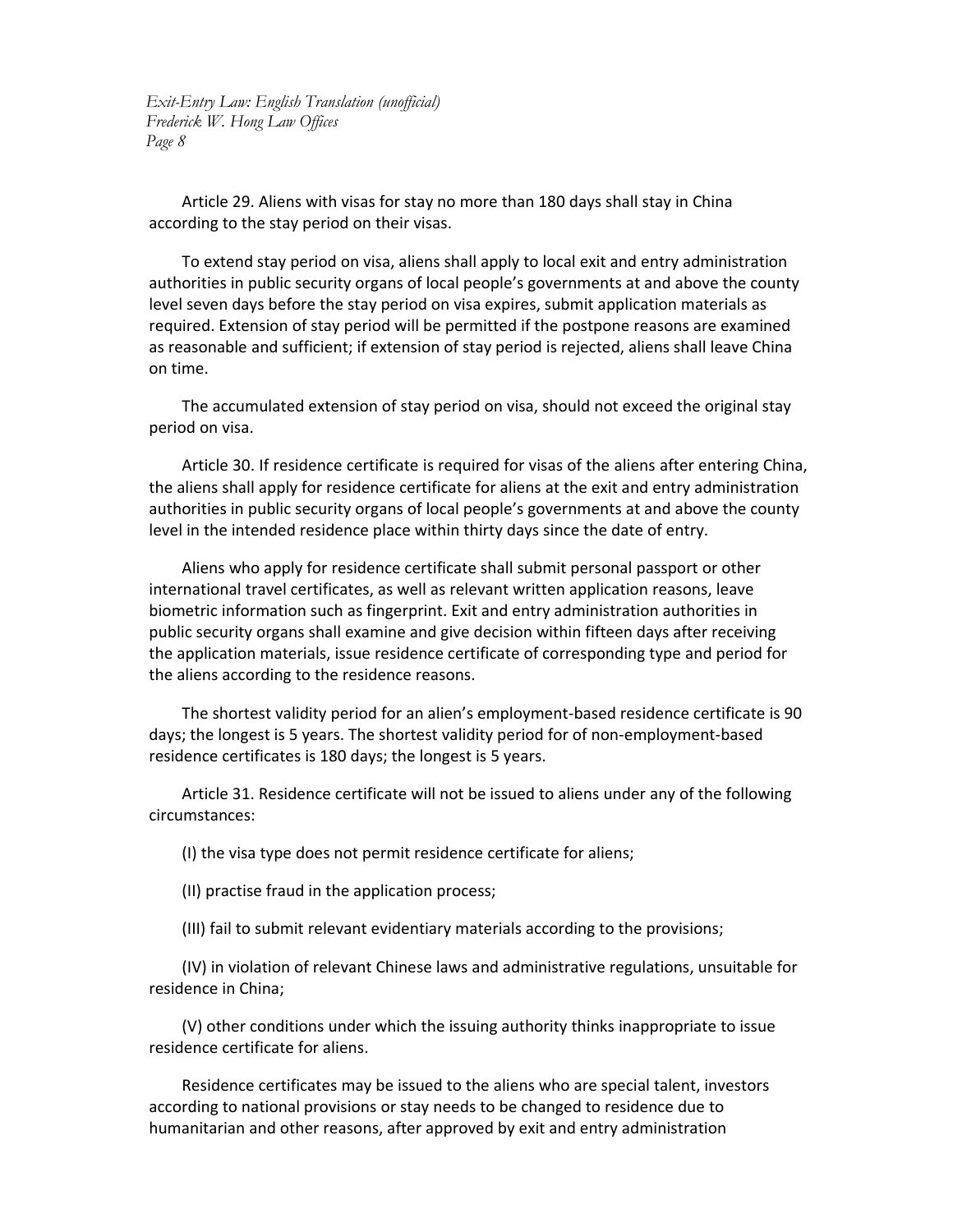authorities in public security organs of local people's governments at and above municipal level with districts.

Article 32. To extend residence period, the aliens in China shall submit application at exit and entry administration authorities in public security organs of local people's governments at and above the county level 30 days before validity period of the residence certificate expires, submit relevant written application reasons as required. Residence period may be extended if the postpone reasons are examined as reasonable and sufficient; if residence period is not extended, the aliens shall leave China on time.

Article 33. Registered items on the residence certificate for aliens include: name, gender, birth date of the holder, residence reasons, residence period, issue date, place, passport or other international travel certificate number, etc.

If any registered item on the residence certificate for aliens is changed, the certificate holder shall apply for change at exit and entry administration authorities in public security organs of local people's governments at and above the county level within ten days after the registered item is changed.

Article 34. Stay certificate for aliens should be issued according to the provisions if aliens who are exempted from visa for entry need to stay in China beyond the visa‐free period, foreign seamen and accompanying family members need to leave the port city during their stay in China, or other conditions under which stay certificate for aliens is required.

The longest validity period of stay certificate for aliens is 180 days.

Article 35. After entering China, if ordinary visa, stay/residence certificates of aliens need to be replaced, reissued due to damage, loss, stealing, robbery or for reasons stipulated by the state, the aliens shall put forward application at exit and entry administration authorities in public security organs of local people's governments at and above the county level according to the provisions.

Article 36. The decision of exit and entry administration authorities in public security organs not to extend validity period, not to replace, reissue ordinary visa, not to issue stay/residence certificates for aliens, not to extend residence period shall be final decision.

Article 37. The aliens who stay and reside in China, shall not be enaged in any activity inconsistent with the reasons of stay and residence, and shall leave China before expiration of the specified stay and residence period.

Article 38. Aliens of 16 years old and above shall bring their personal passports or other international travel certificates, or stay/residence certificates for aliens with them to accept inspection of public security organs during their stay and residence in China.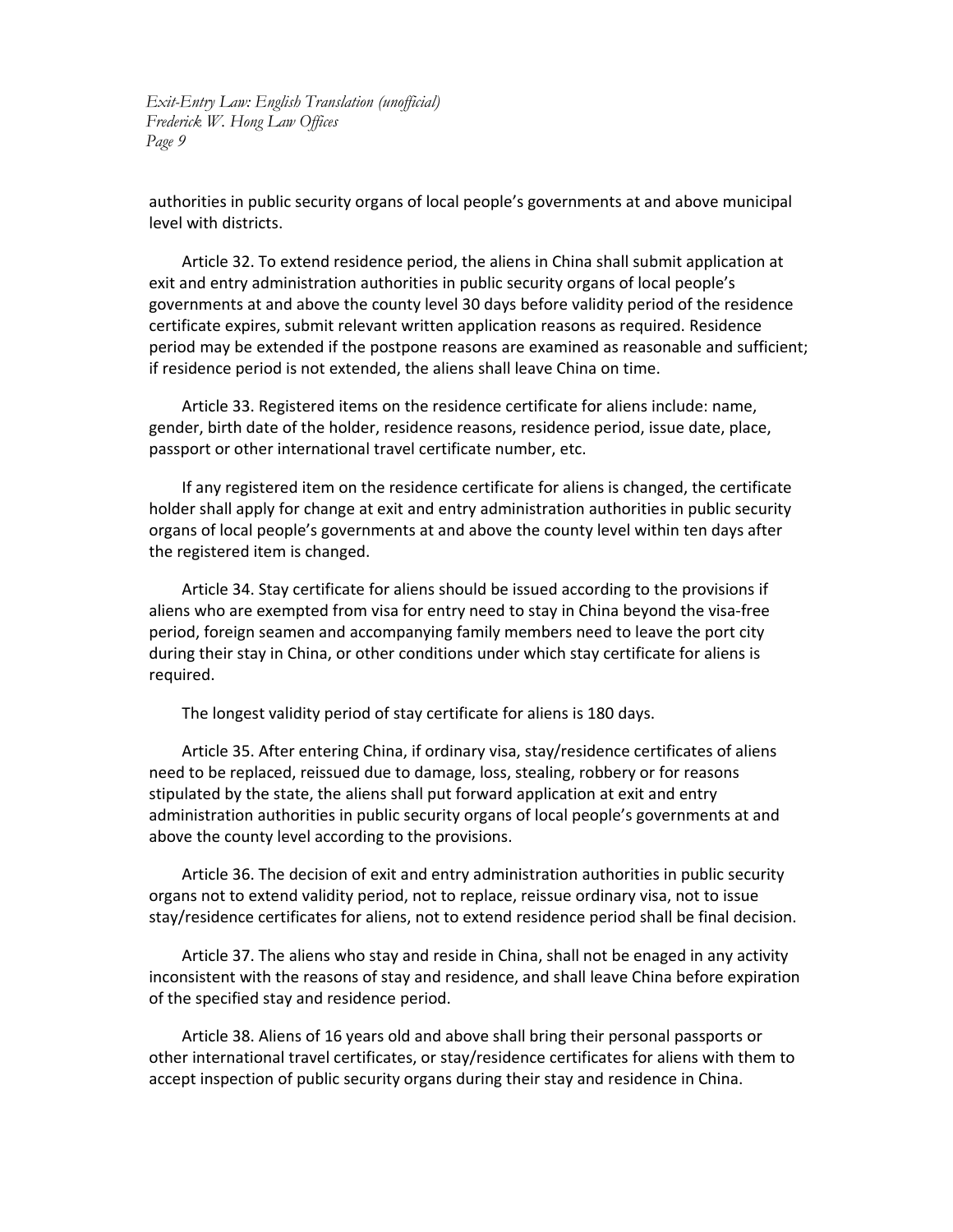Aliens who stay in China shall submit their residence certificate for aliens to public security organs of local people's governments at and above the county level within the specified time.

Article 39. If aliens stay in hotels in China, the hotels shall register their accommodation according to public security management provisions for hotels, report accommodation registration information of the aliens to local public security organs.

If aliens live or reside in domiciles other than hotels, the aliens themselves or the receivers shall register at local public security organs within 24 hours after residence.

Article 40. For foreign infants born in China, their parents or agents shall take birth certificate of the infants to register their stay or residence at exit and entry administration authorities in public security organs of local people's governments at and above the county level where their parents reside within 60 days after birth of the infants.

If any alien dies in China, his (her) family members, guardian or agent shall take death certificate of the alien, declare to the exit and entry administration authorities in public security organs of local people's governments at and above the county level according to the provisions, cancel his (her) stay/residence certificate for aliens.

Article 41. Aliens who work in China shall get work permit and work residence certificate according to the provisions. Any organization or individual shall not hire any alien without work permit and work residence certificate.

Administrative measures for aliens working in China shall be stipulated by the State Council..

Article 42. Human resource and social security authorities, foreign expert authorities under the State Council shall formulate guidance list for aliens working in China and make adjustment periodically together with relevant departments of the State Council according to the economic and social development requirements, supply and demand status of human resources.

Education authorities under the State Council shall establish part‐work and part‐study management system for overseas students together with relevant departments of the State Council, specify the post scope and time limit of part‐work and part‐study for overseas students.

Article 43. The aliens will be deemed as illegal employment if they have one of the following behaviors:

(I) working in China without the specified work permit and work residence certificate;

(II) working in China out of the scope restricted by the work permit;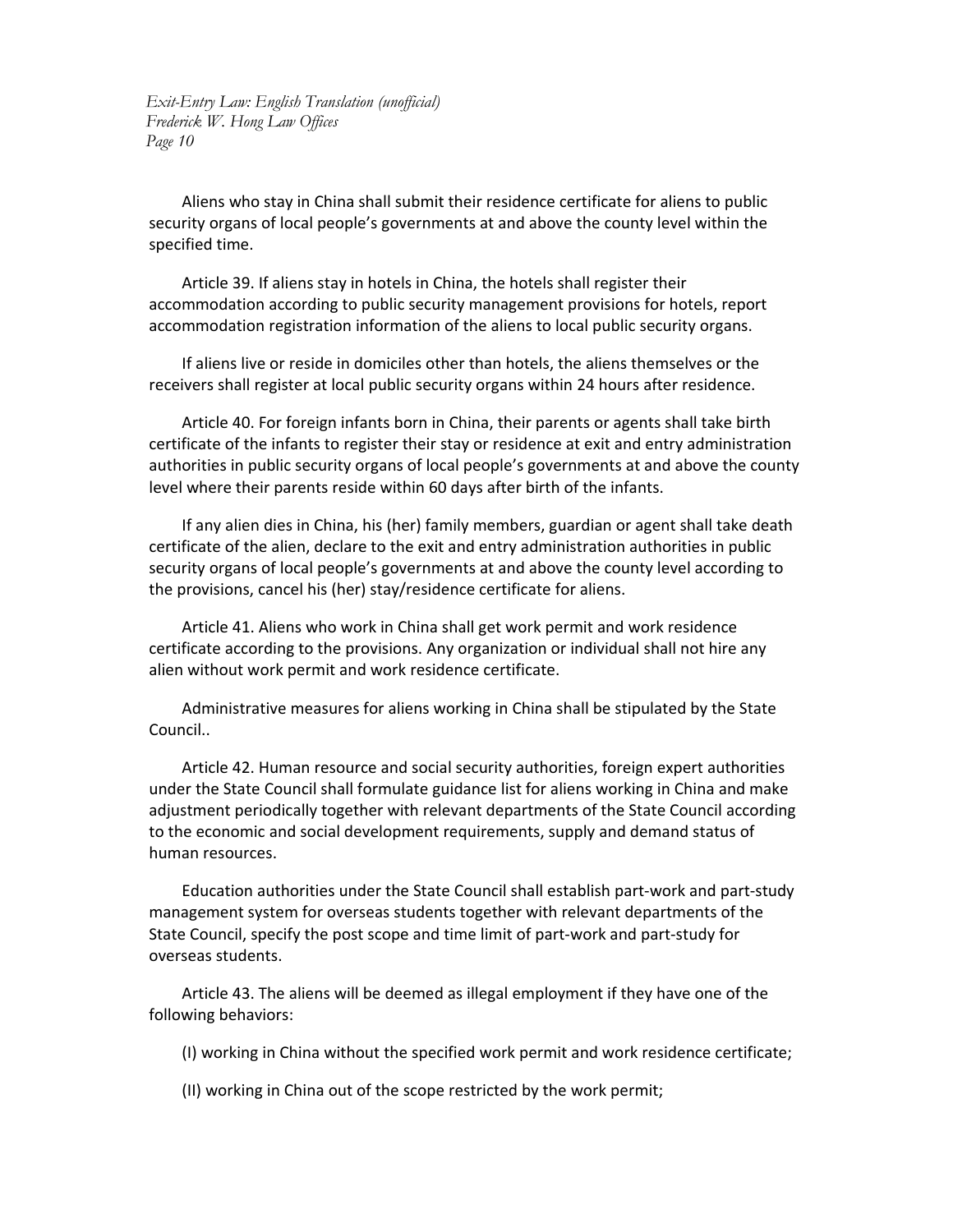(III) overseas students violate administrative provisions for part‐work and part‐study, work in China beyond the specified post scope or time limit.

Article 44. In order to maintain national security and in accordance with public safety needs, public security organs and national security organs may restrict aliens and foreign institutions from establishing residences or offices in certain locations; if already established, a deadline may be set for them to vacate.

Without approval, aliens shall not enter any location that where aliens' entry is restricted.

Article 45. Work units that employ aliens or recruit overseas students must report relevant information to local public security organs in accordance with regulations.

Citizens, legal persons or other organizations shall report to local public security organs timely if they discover the illegal entry, illegal residence, or illegal employment of aliens.

Article 46. Aliens who apply for status of refugees may stay in China with temporary ID certificate issued by the public security organs during the discrimination for status of refugees; aliens who are assessed as refugees may stay and reside in China with refugee identity certificate issued by the public security organs.

#### **Section 2. Permanent Residence**

Article 47. Aliens who have made outstanding contributions to China's economic and social development or meet other permanent residence conditions in China, may get permanent residence qualifications after personal application is submitted to and approved by the Ministry of Public Security.

Administrative measures for the approval of permanent residence of aliens in China shall be stipulated by the Ministry of Public Security, Ministry of Foreign Affairs together with relevant departments under the State Council.

Article 48. Aliens with permanent residence qualifications may reside and work in China with their permanent residence certificates, may leave or enter China with their personal passports and permanent residence certificates.

Article 49. The Ministry of Public Security may decide to cancel permanent residence qualifications of aliens in China under any of the following circumstances:

(I) endanger China's national security and interests;

(II) subject to banishment;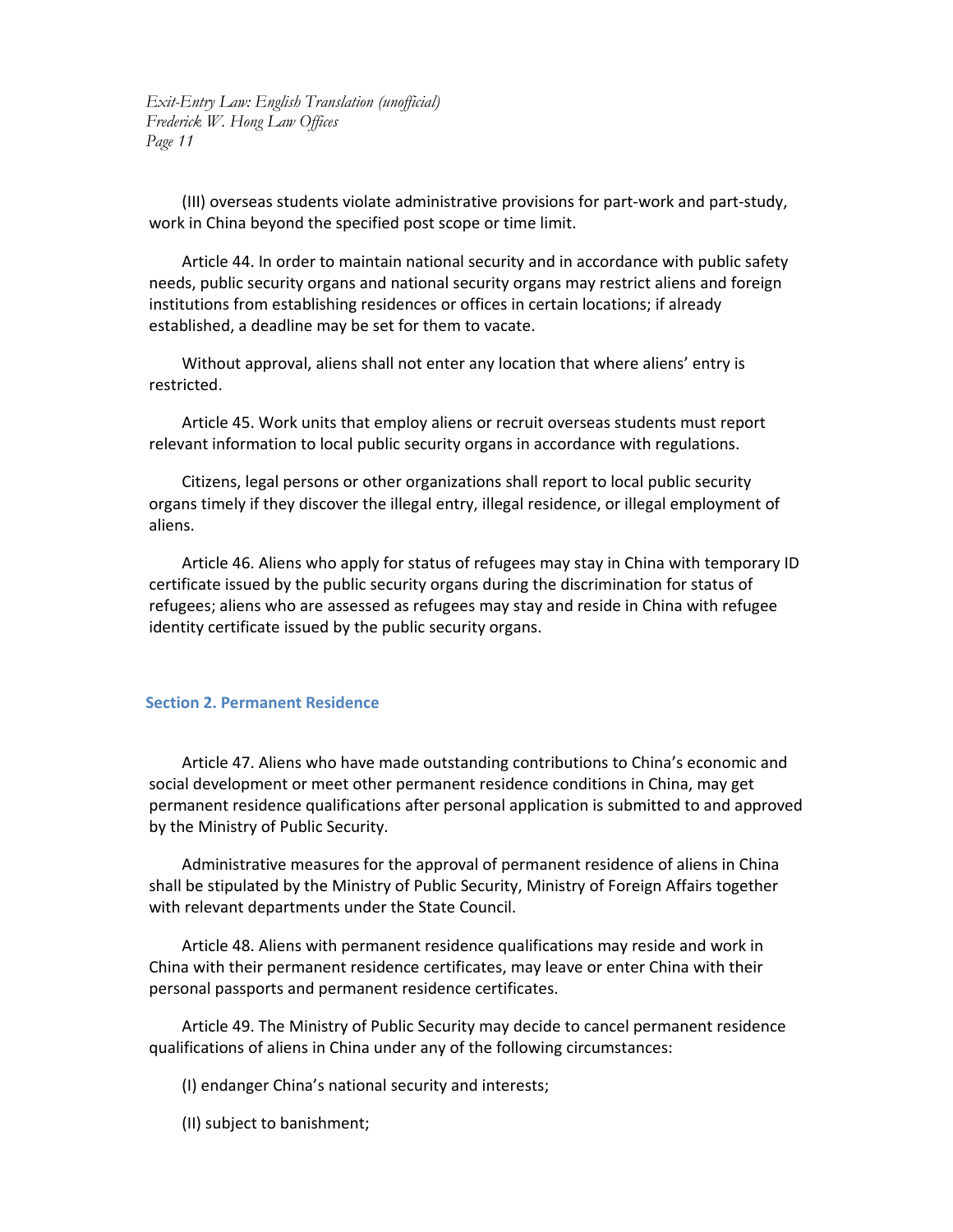- (III) practise fraud to get permanent residence qualifications in China;
- (IV) residence in China does not meet the specified period;
- (V) other conditions that are unsuitable for permanent residence in China.

### **Chapter 5. Exit‐Entry Frontier Inspection of Vehicles**

Article 50. When vehicles leave or arrive at ports for exit and entry, they shall submit to frontier inspection. Entry frontier inspection for vehicles shall be carried out at the first arrival port; exit frontier inspection for vehicles shall be carried out at the final departure port. Frontier inspection may be carried out in places designated by competent authorities under special conditions.

No persons, cargoes or articles may be taken on board or discharged from vehicles without approval of the Exit‐Entry Frontier Inspection Station according to the specified procedures after exit inspection of vehicles and before exit, as well as after entry of vehicles until entry inspection.

Article 51. The rsponsible person for vehicles or exit‐entry agencies for vehicles shall report the arrival, departure time at the port and stay place of the vehicles for entry, exit to the Exit‐Entry Frontier Inspection Station in advance according to the provisions, declare employees, passengers, goods or articles faithfully.

Article 52. The responsible persons for vehicles and exit‐entry agencies for vehicles shall coordinate with exit‐entry frontier inspection, shall report and assist investigation and handling immediately if any behavior violates the provisions of this Law.

If any vehicle carries any person who is not permitted to enter China, the responsible person of the vehicle shall take him (her) away.

Article 53. Exit‐Entry Frontier Inspection Station shall supervise vehicles for exit and entry in any of the following conditions:

(I) after exit frontier inspection of vehicles begins, before actual exit, as well as after the entry of vehicles, before the entry frontier inspection is completed;

(II) during navigation of foreign ships in Chinese inland rivers;

(III) other conditions that require supervision.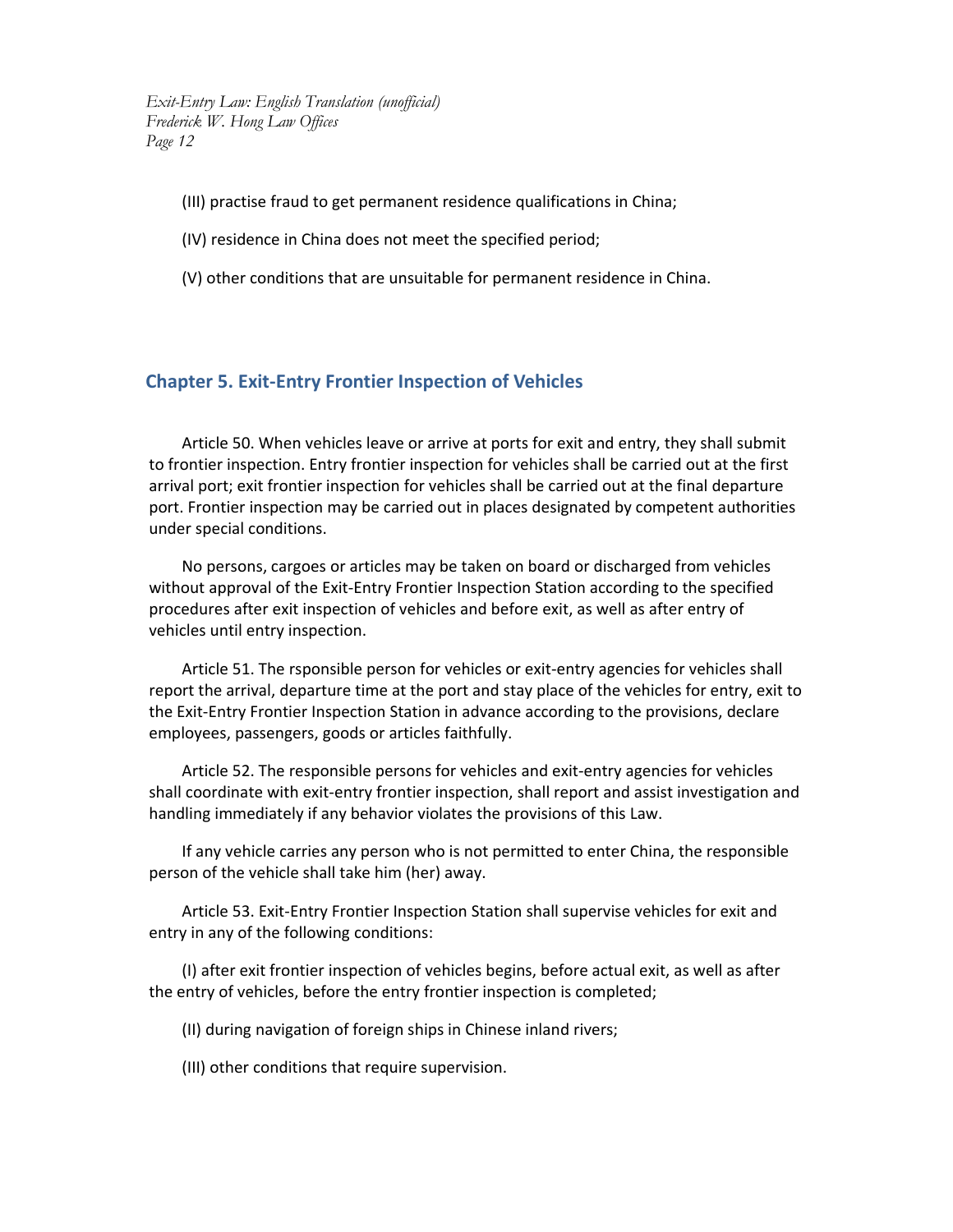Article 54. The persons who need to embark, disembark foreign ships owing to handling of articles, repair job, visits and other reasons shall, apply for board card from the Exit‐Entry Frontier Inspection Station.

Where Chinese ships need to make fast to foreign ships or making fast is required between foreign ships, the captains or their agencies shall apply to go through making fast formalities at the Exit‐Entry Frontier Inspection Station.

Article 55. Foreign ships, aircrafts shall move in the specified routes, courses in China.

Ships, aircrafts for exit and entry shall not move out of the open port. Always report to nearby Exit‐Entry Frontier Inspection Station or local public security organs immediately, and accept supervision and management if moving into unpermitted locations due to unforeseeable emergency or force majeure.

Article 56. Vehicles shall not be allowed to leave or enter China under any of the following circumstances; if already departed from the port, order them to return:

(I) to leave or enter China without approval and authorization, when leaving, arriving at the port;

(II) change the port of exit/entry without authorization;

(III) suspected to carry with persons who are not allowed to leave or enter China, so inspection is required for verification;

(IV) suspected to carry with articles that might endanger national security, interests and social public order, so inspection is required for verification;

(V) other conditions of rejecting control by the Exit‐Entry Frontier Inspection Station.

After the conditions listed above disappear, the Exit‐Entry Frontier Inspection Station shall release relevant vehicles immediately.

Article 57. Organizations that are enaged in exit and entry agency of vehicles shall report to the Exit‐Entry Frontier Inspection Station for archiving. Persons who are engaged in agency shall be reported to the Exit‐Entry Frontier Inspection Station for archiving by their organizations.

#### **Chapter 6. Investigation and Repatriation**

Article 58. On‐the‐spot interrogation, continued interrogation, detention for investigation, restriction of activity scope, deportation measures specified in this chapter shall be implemented by public security organs of local people's governments at and above the county level or Exit‐Entry Frontier Inspection Station.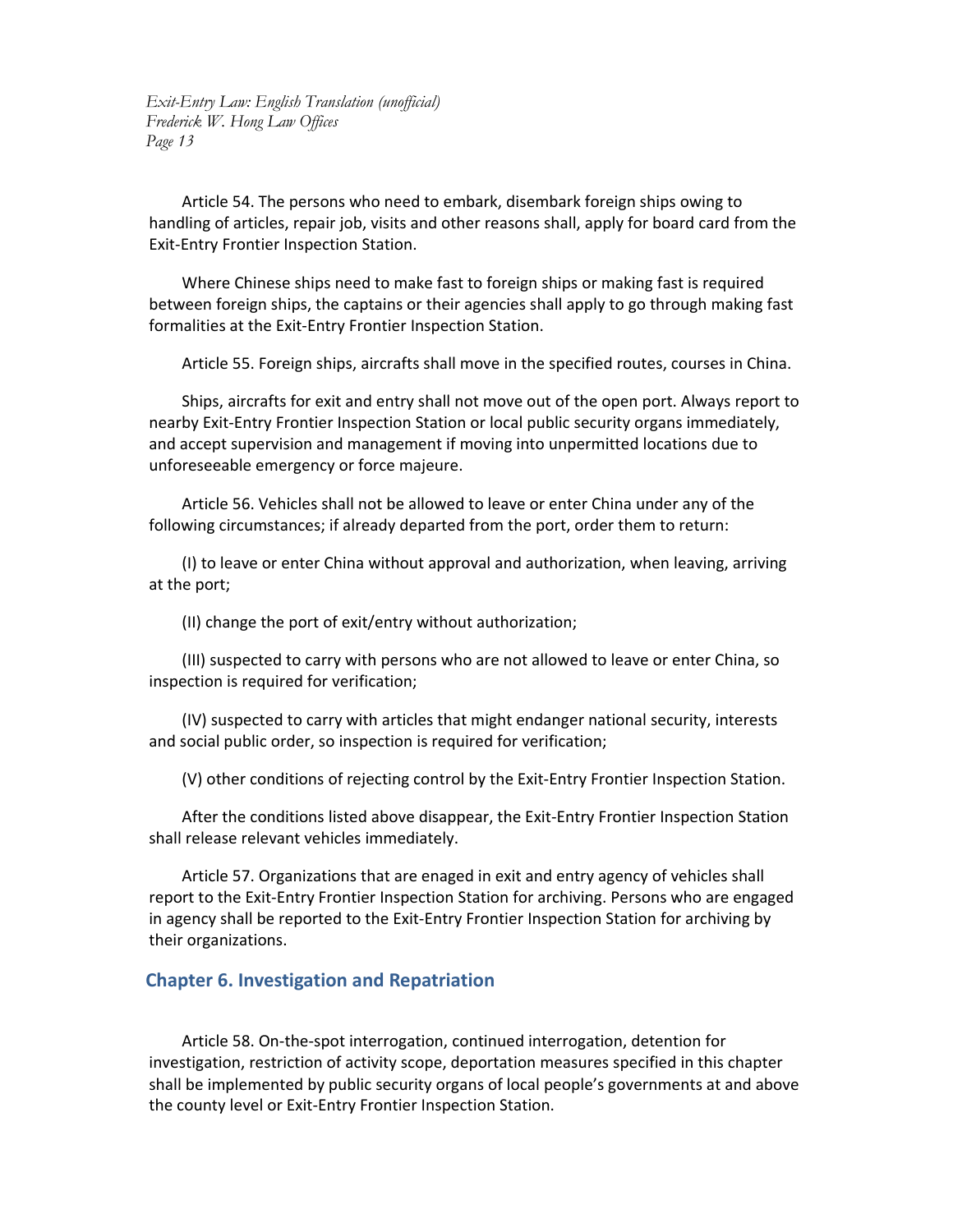Article 59. On‐the‐spot interrogation may be carried out for person who are suspected to violate the control of the exit and entry; after on‐the‐spot interrogation, continued interrogation may be carried out according to law under any of the following circumstances:

- (I) suspected illegal exit/entry;
- (II) suspected to assist others for illegal exit/entry;

(III) aliens are suspected of illegal residence, illegal employment;

(IV) suspected to endanger national security and interests, destroy social public order or engaged in other illegal criminal activities.

On‐the‐spot interrogation and continued interrogation shall be carried out in accordance with the procedures in the People's Police Law of the People's Republic of China.

Public security organs of local people's governments at and above the county level or Exit‐Entry Frontier Inspection Station shall summon the persons suspected in violation of exit/entry control in accordance with the Law of the People's Republic of China on Public Security Administration Punishments.

Article 60. If any alien could not be excluded from suspect after on‐the‐spot interrogation or continued interrogation under any of the conditions specified in Clause 1 of Article 59 in this Law, he (she) may be detained for further investigation.

If detention for investigation is implemented, the decision of detention for investigation shall be presented, and query shall be carried out within 24 hours. If the detention for investigation is found improper, the detention for investigation shall be cancelled immediately.

Period of detention for investigation shall not exceed 30 days; and may be extended to 60 days for complicated cases after approved by public security organs of local people's governments at the next higher level or the Exit‐Entry Frontier Inspection Station. For aliens whose nationality, identity are unknown, period of detention for investigation shall be counted from the date when their nationality, identity are ascertained.

Article 61. Detention for investigation is inapplicable to the aliens under any of the following circumstances, their activity scope may be restricted:

- (I) suffered from serious diseases;
- (II) during pregnancy or breast‐feeding of her own infant under 1 year old;

(III) under 16 full years old or above 70 full years old;

(IV) other conditions under which detention for investigation is inapplicable.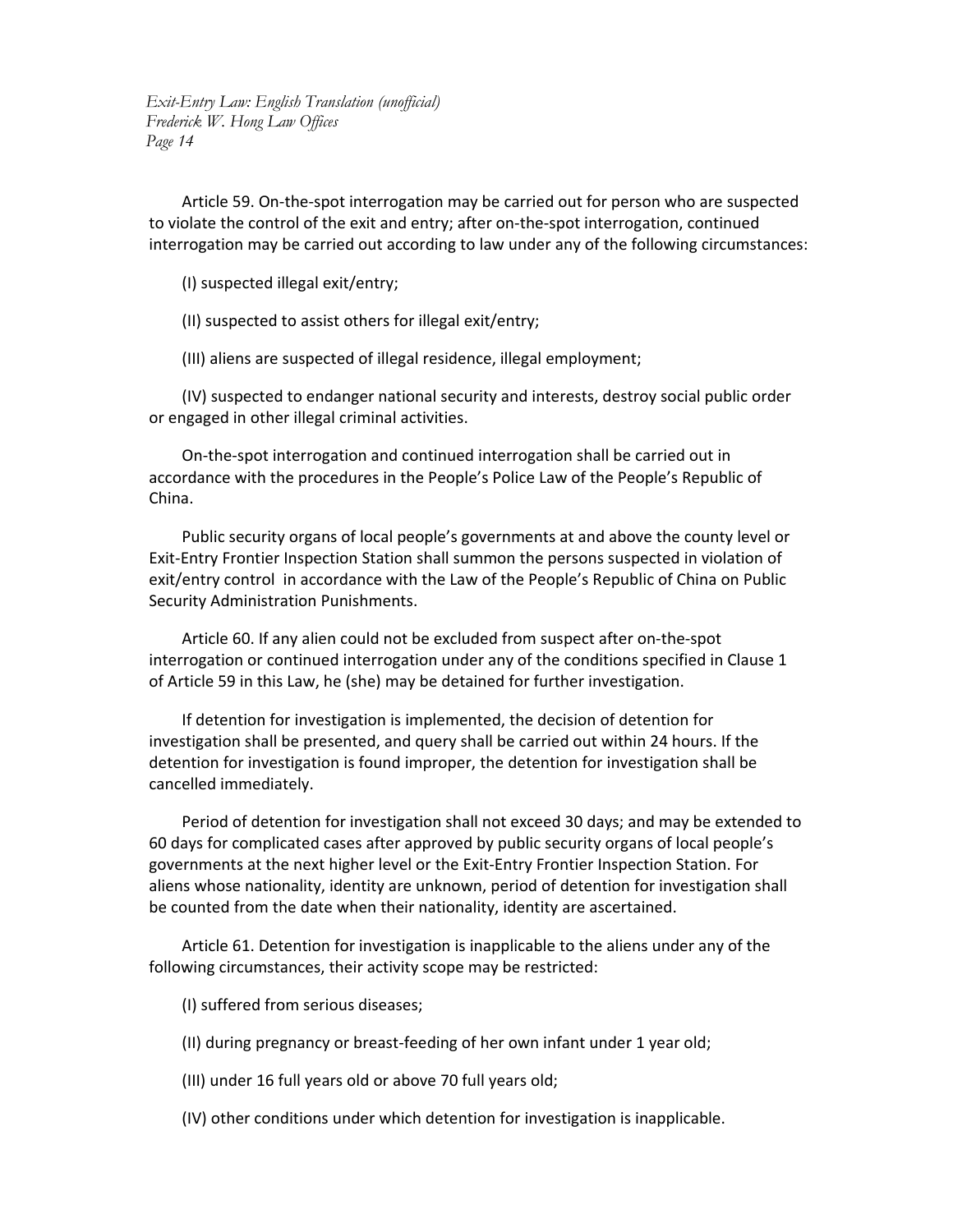The aliens whose activity scope is restricted shall accept examination as required, shall not leave the restricted locations without approval of the public security organs. Period for restricting activity scope shall not exceed 60 days. For aliens whose nationality, identity are unknown, period for restricting activity scope shall be counted from the date when their nationality, identity are ascertained.

Article 62. Aliens may be deported under any of the following circumstances:

(I) sentenced to leave the country before a deadline, yet failed to leave before the deadline;

(II) other conditions under which entry into China is not permitted;

(III) illegal residence, illegal employment;

(IV) deportation shall be performed due to violation of this Law or other laws, administrative rules and regulations.

Other overseas persons may be deported according to law under one of the above‐ mentioned conditions.

Persons who are deported shall not be permitted to enter China again within one to five years after the date of deportation.

Article 63. Persons who are detained for investigation or decided for deportation, yet could not be executed immediately, shall be detained in detention house or repatriation place.

Article 64. Aliens who refuse to accept the continued interrogation, detention for investigation, restriction of activity scope, deportation measures according to this law, may apply for administrative reconsideration according to law, decision of the administrative reconsideration shall be final decision.

The above-mentioned provisions are also applicable to other overseas persons, who refuse to accept the deportation measures according to this law, and apply for administrative reconsideration.

Article 65. For the persons who are not allowed to leave or enter China according to law, the decision‐making authority shall notify Exit‐Entry Frontier Inspection Station timely according to the provisions; if conditions of no exit, entry disappear, the decision‐making authority shall cancel the decision of no exit, entry timely, and notify the Exit‐Entry Frontier Inspection Station.

Article 66. Exit‐Entry Frontier Inspection Stations may perform body searches of persons exiting or entering China, in accordance with needs for national security and for preserving an orderly exit‐entry process. Body searches shall be carried out by two frontier inspectors of the same sex as the person to be searched.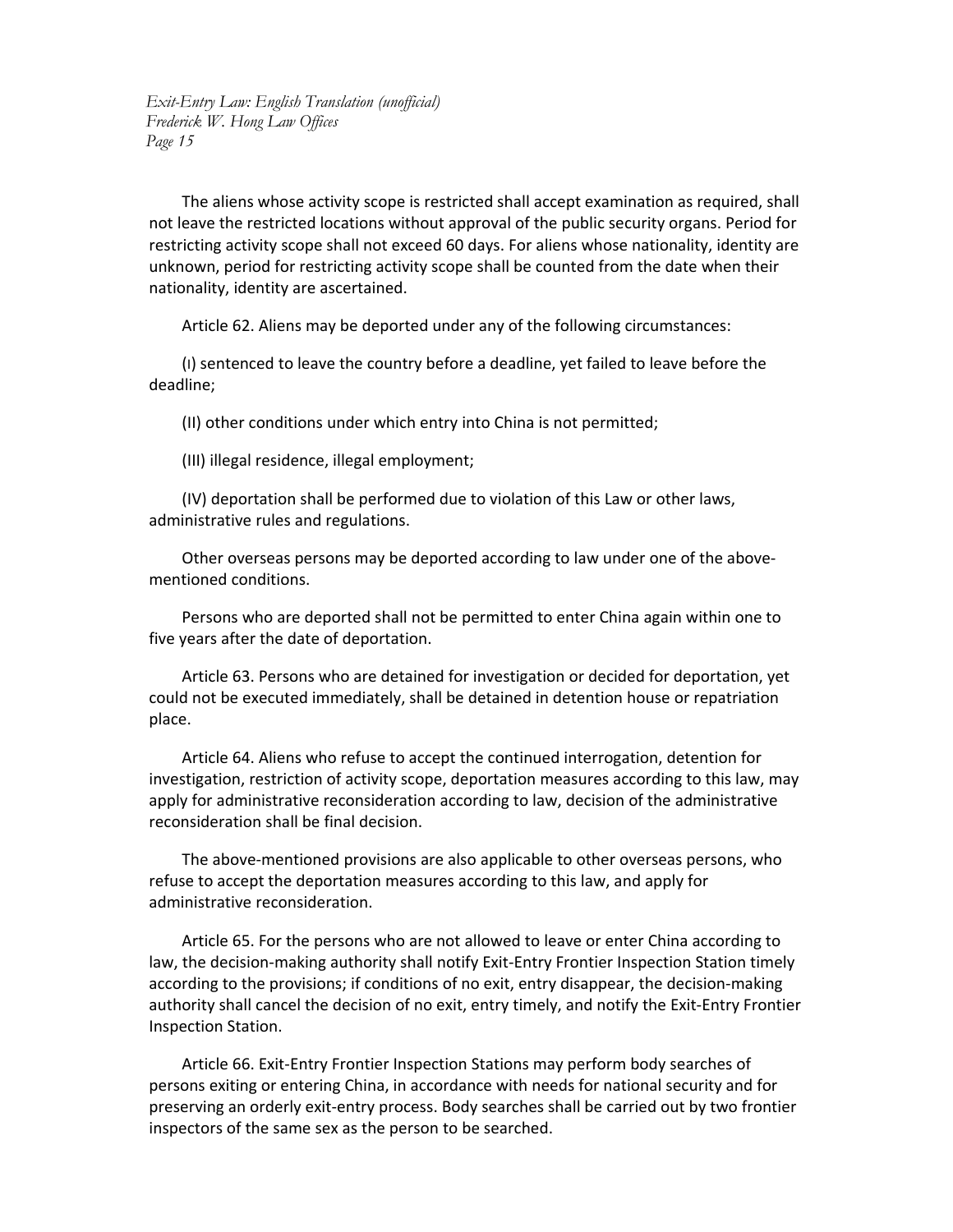Article 67. If visa, stay/residence certificates for aliens and other exit, entry certificates are damaged, lost, stolen, robbed or any certificate holder is found incompliant with the issue conditions after issued, the issuing authority shall declare such exit and entry certificates invalid.

Falsified, altered, cheated exit, entry certificates or exit, entry certificates that are cancelled by the certificate issuing authority shall be invalid.

Public security organs may cancel or confiscate the above-mentioned exit and entry certificates or exit and entry certificates that are used by others instead.

Article 68. Public security organs may detain vehicles that are used to organize, transfer, assist others for illegal exit/entry, as well as articles that may serve as evidences in case handling.

If prohibited articles, documents, data involving state secrets, tools for implementing activities in violation of exit and entry control are seized, public security organs shall distrain them, and handle the cases according to relevant laws, administrative rules and regulations.

Article 69. Authenticity of the exit and entry certificates shall be determined by the issuing authority, Exit‐Entry Frontier Inspection Station or exit and entry administration authorities in public security organs.

## **Chapter 7. Legal Liabilities**

Article 70. Administrative penalty specified in this chapter shall be decided by public security organs of local people's governments at and above the county level or Exit‐Entry Frontier Inspection Station, unless otherwise specified in this chapter; in which warning or penalty below RMB 5,000 Yuan may be decided by exit and entry administration authorities in public security organs of local people's governments at and above the county level.

Article 71. A penalty for one of the following behaviors shall be between RMB 1,000 Yuan and 5,000 Yuan; in serious cases, detention period should be between 5 days and 10 days, a penalty between RMB 2,000 Yuan and 10,000 Yuan may also be imposed concurrently:

(I) hold falsified, altered, cheated exit, entry certificates for exit and entry;

(II) use the exit, entry certificates of others to leave or enter China;

- (III) evade exit‐entry frontier inspection;
- (IV) illegal exit/entry in other ways.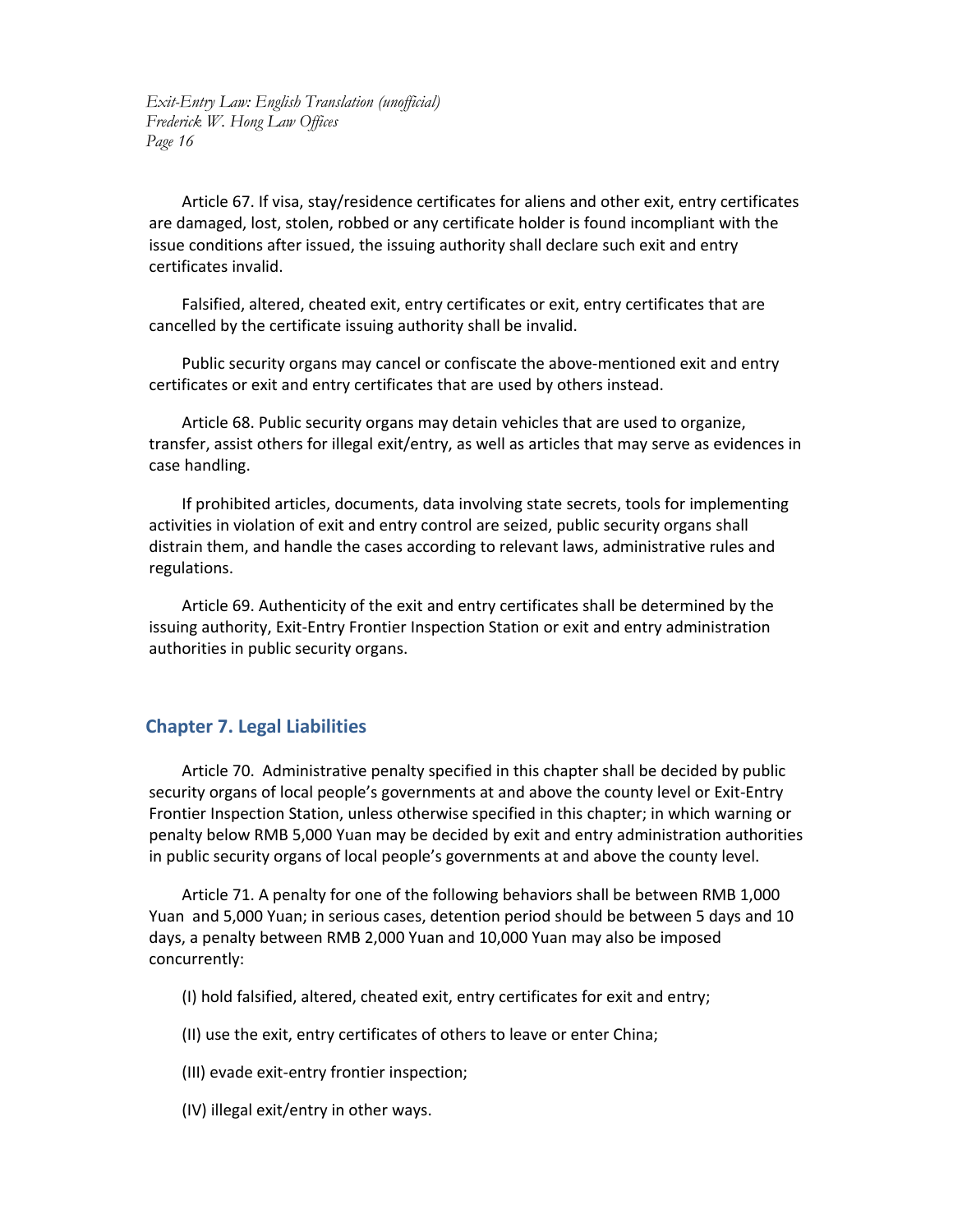Article 72. If assisting others for illegal exit/entry, a penalty between RMB 2,000 Yuan and 10,000 Yuan shall be imposed; in serious cases, detention period shall be between 10 days and 15 days, a penalty between RMB 5,000 Yuan and 20,000 Yuan may be imposed concurrently, if there is any illegal gain, the illegal gain shall be confiscated.

If any organization conducts the above‐mentioned behaviors, a penalty between RMB 10,000 Yuan and 50,000 Yuan shall be imposed, if there is any illegal gain, the illegal gain shall be confiscated, and a penalty shall be imposed on the directly responsible supervisor and other directly responsible persons according to the above‐mentioned provisions.

Article 73. If visa, stay/residence certificates and other exit and entry certificates are defrauded, a penalty between RMB 2,000 Yuan and 5,000 Yuan shall be imposed; in serious cases, detention period shall be between 10 days and 15 days, a penalty between RMB 5,000 Yuan and 20,000 Yuan may also be imposed concurrently.

If any organization conducts the above‐mentioned behaviors, a penalty between RMB 10,000 Yuan and 50,000 Yuan shall be imposed, and a penalty shall be imposed on the directly responsible supervisor and other directly responsible persons according to the above‐mentioned provisions.

Article 74. If any person issues invitation letter or other application materials for aliens in violation of the provisions of this Law, a penalty between RMB 5,000 Yuan and 10,000 Yuan shall be imposed, if there is any illegal gain, the illegal gain shall be confiscated, he (she) shall also assume exit cost of the invited aliens.

If any organization conducts the above‐mentioned behaviors, a penalty between RMB 10,000 Yuan and 50,000 Yuan shall be imposed, if there is any illegal gain, the illegal gain shall be confiscated, he (she) shall also assume exit cost of the invited aliens, and a penalty shall be imposed on the directly responsible supervisor and other directly responsible persons according to the above‐mentioned provisions.

Article 75. If Chinese citizens leave China, go to other countries or regions illegally and are repatriated, the Exit‐Entry Frontier Inspection Station shall confiscate their exit and entry certificates, issuing authority of the exit, entry certificates shall not issue exit and entry certificates to them within six months to three years after the date of repatriation.

Article 76. Warning will be given under any of the following circumstances, a penalty below RMB 2,000 Yuan may also be imposed concurrently:

(I) aliens who do not accept public security organs to check their exit and entry certificates;

(II) aliens who refuse to submit their residence certificates;

(III) birth registration, death declaration are not transacted for aliens according to the provisions;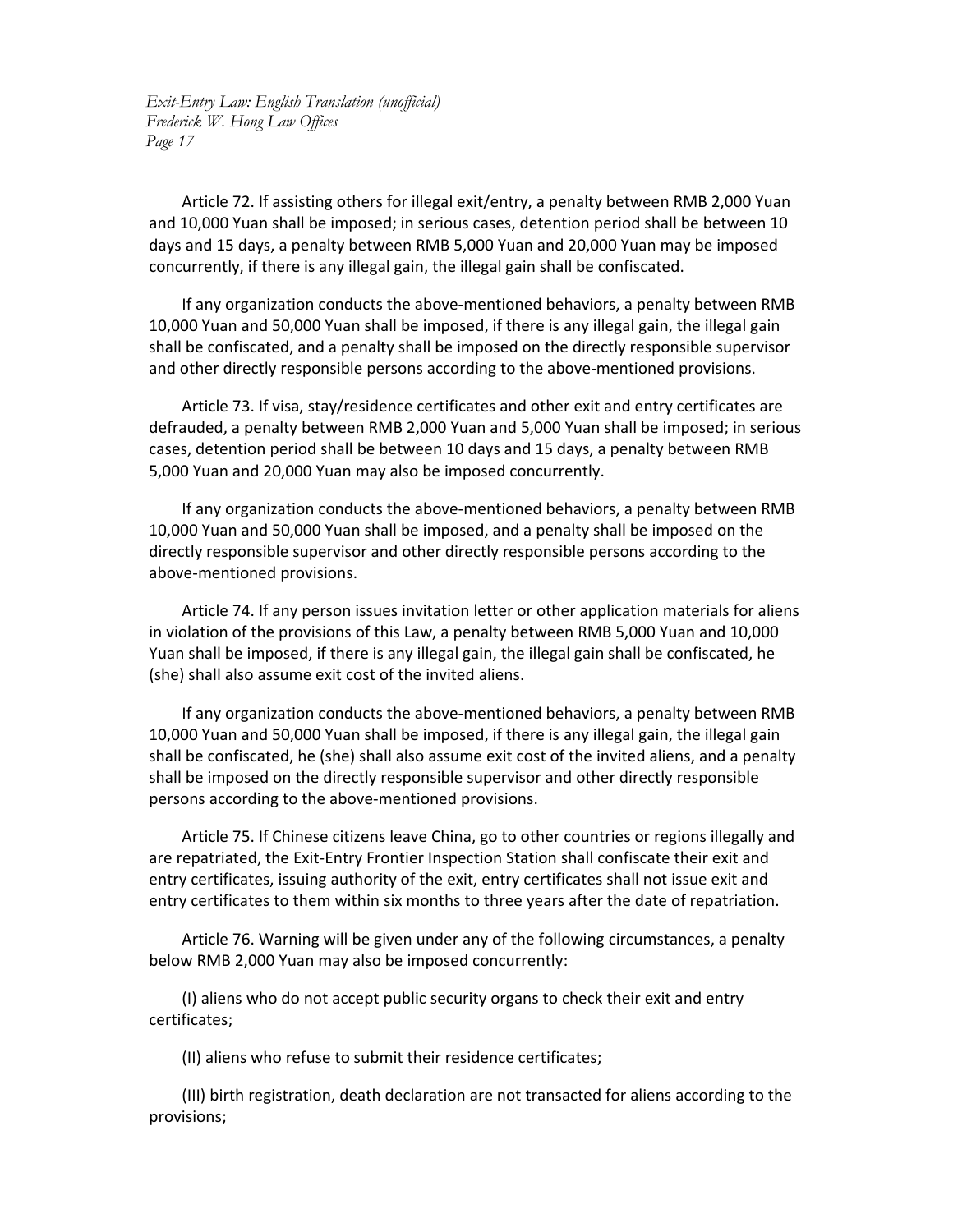(IV) the registered items on the residence certificate for aliens are changed, yet change formalities are not transacted according to the provisions;

(V) aliens on Chinese territory use the exit and entry certificates of others instead;

(VI) registration is not transacted according to Clause 2, Article 39 of this Law.

If any hotel does not register accommodation information of aliens according to the provisions, a penalty shall be imposed according to the Law of the People's Republic of China on Public Security Administration Punishments; if failed to report accommodation registration information of aliens to public security organs according to the provisions, warning shall be given; in serious cases, a penalty between RMB 1,000 Yuan and 5,000 Yuan shall be imposed.

Article 77. Aliens shall be ordered to leave immediately if they enter any location in which aliens are prohibited without authorization; in serious cases, detention period shall be between 5 days and 10 days. Written records, acoustic image data, electronic data and other articles acquired by aliens in illegal ways shall be confiscated or destroyed, tools shall be confiscated.

If aliens, foreign agencies violate the provisions of this Law, refuse to move away according to the decision of public security organs, national security organs before the deadline, warning shall be given, forced movement away shall be implemented; detention period of relevant responsible persons shall be between 5 days and 15 days in serious cases.

Article 78. For illegal residence of aliens, warning shall be given; in serious cases, a penalty of 500 yuan per day shall be imposed on illegal residence, not to exceed a total of 10,000 yuan, or detention period shall be between five and 15 days.

For illegal residence of aliens under 16 full years old because their guardians or other persons with responsibility of guardianship do not fulfill their guardian obligations, warning shall be given to the guardians or other persons with responsibility of guardianship, a penalty below RMB 1,000 Yuan may also be imposed concurrently.

Article 79. For the behaviors of accomodating, hiding aliens for illegal entry, illegal residence, assisting aliens in illegal entry, illegal residence to evade inspection, or provide exit and entry certificates for aliens of illegal residence in violation of laws, a penalty between RMB 2,000 Yuan and 10,000 Yuan shall be imposed; in serious cases, detention period shall be between 5 days and 15 days, a penalty between RMB 5,000 Yuan and 20,000 Yuan may also be imposed concurrently, if there is any illegal gain, the illegal gain shall be confiscated.

If any organization conducts the above‐mentioned behaviors, a penalty between RMB 10,000 Yuan and 50,000 Yuan shall be imposed. If there is any illegal gain, the illegal gain shall be confiscated, and a penalty shall be imposed on the directly responsible supervisor and other directly responsible persons according to the above‐mentioned provisions.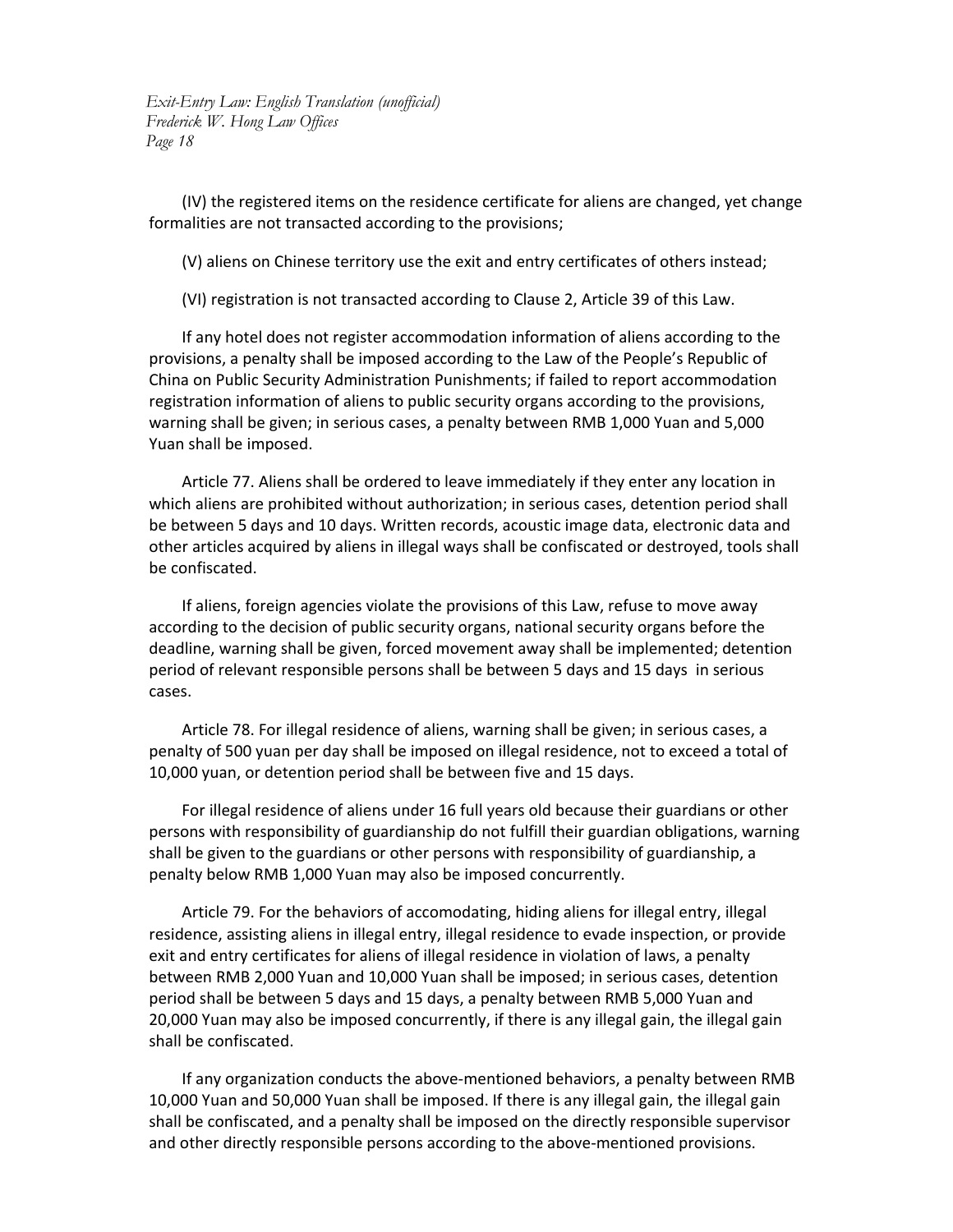Article 80. A fine of 5000 to 20,000 yuan will be imposed on an alien who works illegally. In serious circumstances, detention of five to 15 days, as well as a fine of 5000 to 20,000 yuan will be imposed.

A person who introduces aliens to illegal work will be subject to a fine of 5000 yuan per alien, not to exceed a total fine shall of 50,000 yuan. A work unit that introduces aliens to illegal work will be subject to a fine of 5000 yuan per alien, not to exceed a total fine of 50,000 yuan. If there are illegal earnings, such earnings will be confiscated.

A person who employs aliens illegally is subject to a fine of 10,000 RMB per alien, not to exceed a total fine of 100,000 RMB. If there are illegal earnings, such earnings will be confiscated.

Article 81. If an alien is engaged in activities that are not consistent with the terms of their authorized stay or residence, or that violate provisions of other Chinese laws or regulations, the alien may be required to depart the country within a specified period, if it is not appropriate for the alien to continue staying or residing in China.

The Public Security Bureau may deport an alien who violates this Law seriously, even if no crime has been committed. The Public Security Bureau's decision regarding such penalty is the final decision.

An alien who has been deported may not be readmitted for 10 years from the date of deportation.

Article 82. In any of the following circumstances, a warning shall be given, and a fine under 2000 yuan may be imposed:

(I) disturbing the operation order within the restrictred areas of the ports.

(II) an foreign seaman and his accompanying relatives who disembark without undergoing temporary admission procedures.

(III) boarding or disembarking from a foreign vessel without any boarding documents.

Violation of Article 82 (I) under severe circumstances will result in detention of more than 5 days but up to 10 days.

Article 83. In any of the following circumstances for vehicles, the responsible person may be fined for over 5,000 yuan but not more than 50,000 yuan:

(I) exit and enter the border without inspection and permission, or change the exit and entry port without approval;

(II) failure to truthfully report the information of employees, passengers, cargos or goods, or refuse to cooperate with the exit‐entry border inspection according to the regulation.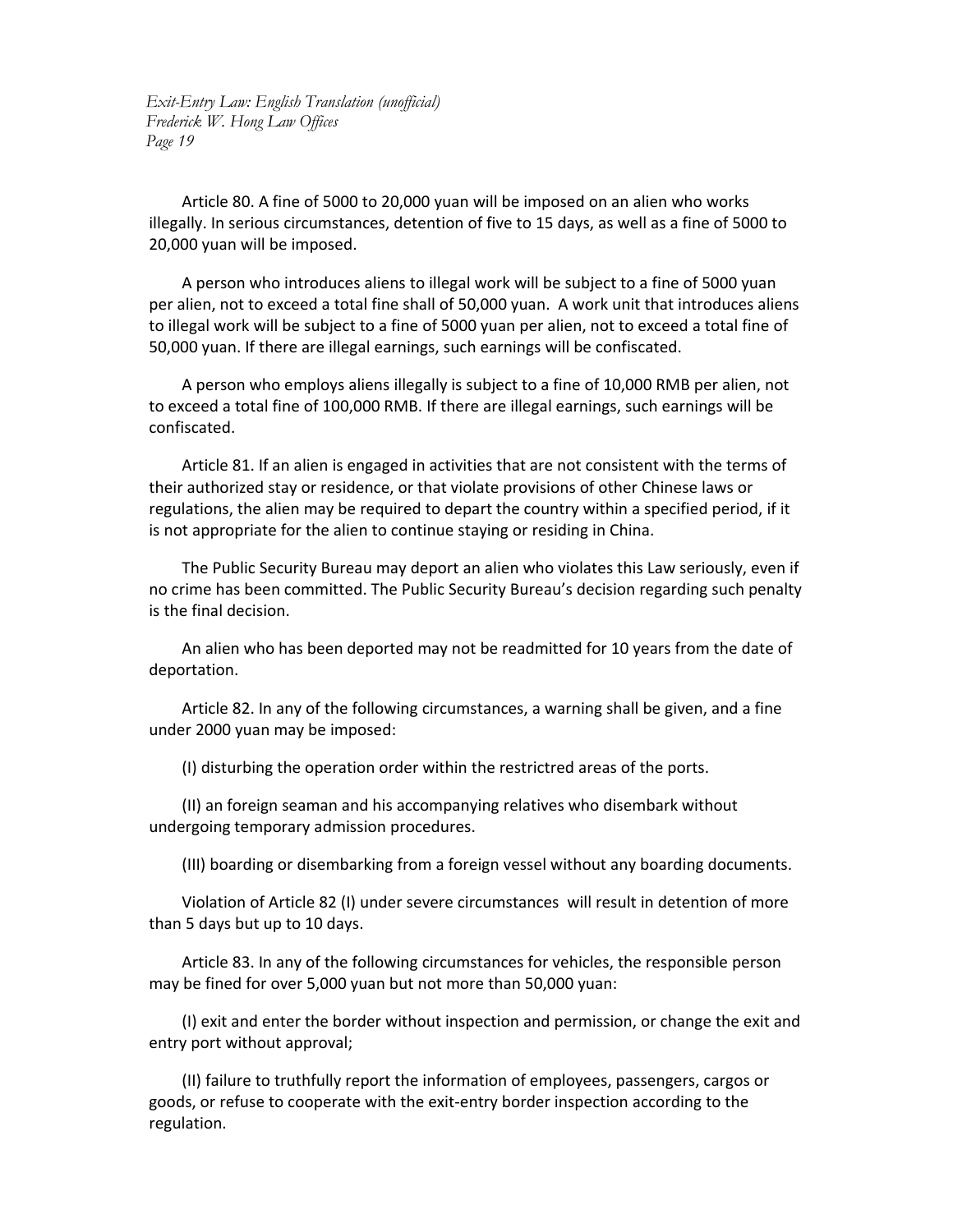(III) boarding, or loading/unloading cargos or goods in violation of the stipulations of the exit‐enty border inspection.

Using exit‐entry vehicles to transport persons who are not allowed to exit or enter the border will result in a fine of over 5,000 yuan but up to 10,000 yuan for each person being transported. In the event that the responsible person of the trasnsportation vehicles can prove that he/she has taken reasonable preventive measures, the punishment can be relieved or exempted.

Article 84. In any of the following circumstances on vehicles, a fine of over 2,000 yuan but up to under 20,000 yuan may be imposed on the responsible person:

(I) a Chinese or foreign vessel which approaches a foreign vessel without authorization.

(II) any foreign vessel or aircraft which fails to travel along the stipulated sea route or air route within the territory of China.

(III) any exit‐entry vessel or aircraft which travels to any areas other than the opening ports in violation of the regulation.

Article 85. In any of the following circumstances, punishment will be imposed on the exit‐entry administration staff:

(I) issuing exit‐entry documents including visas or resident documents, etc. to unqualified foreingers in violation of the law and administrative regulations.

(2) inspecting and approving unqualified persons or vehicles to exit or enter the border in violation of the law and administrative regulations.

(3) disclosing personal information received during the course of exit‐entry administration, infringing the party's lawful rights and interests.

(4) failure of turning over to the State Treasury the payment legally received, fines paid, and the illegal gains and properties confiscated according to the regulation.

(5) illegal sharing, possession or defalcation of the fees or goods which are fined, confiscated or seized or the payments received..

(6) abusing authority, derelicting duty, committing favoritism and irregularities, and any other non‐performance of statutory duties according to the laws.

Article 86. The exit‐entry border inspection authorities may make the punishment decision on the spot for any fines under 500 yuan for violation of the exit-entry administration law.

Article 87. A person who is fined for violation of the exit-entry administration law shall pay the fine at the designated bank within 15 days upon receiving the fine notice. If this